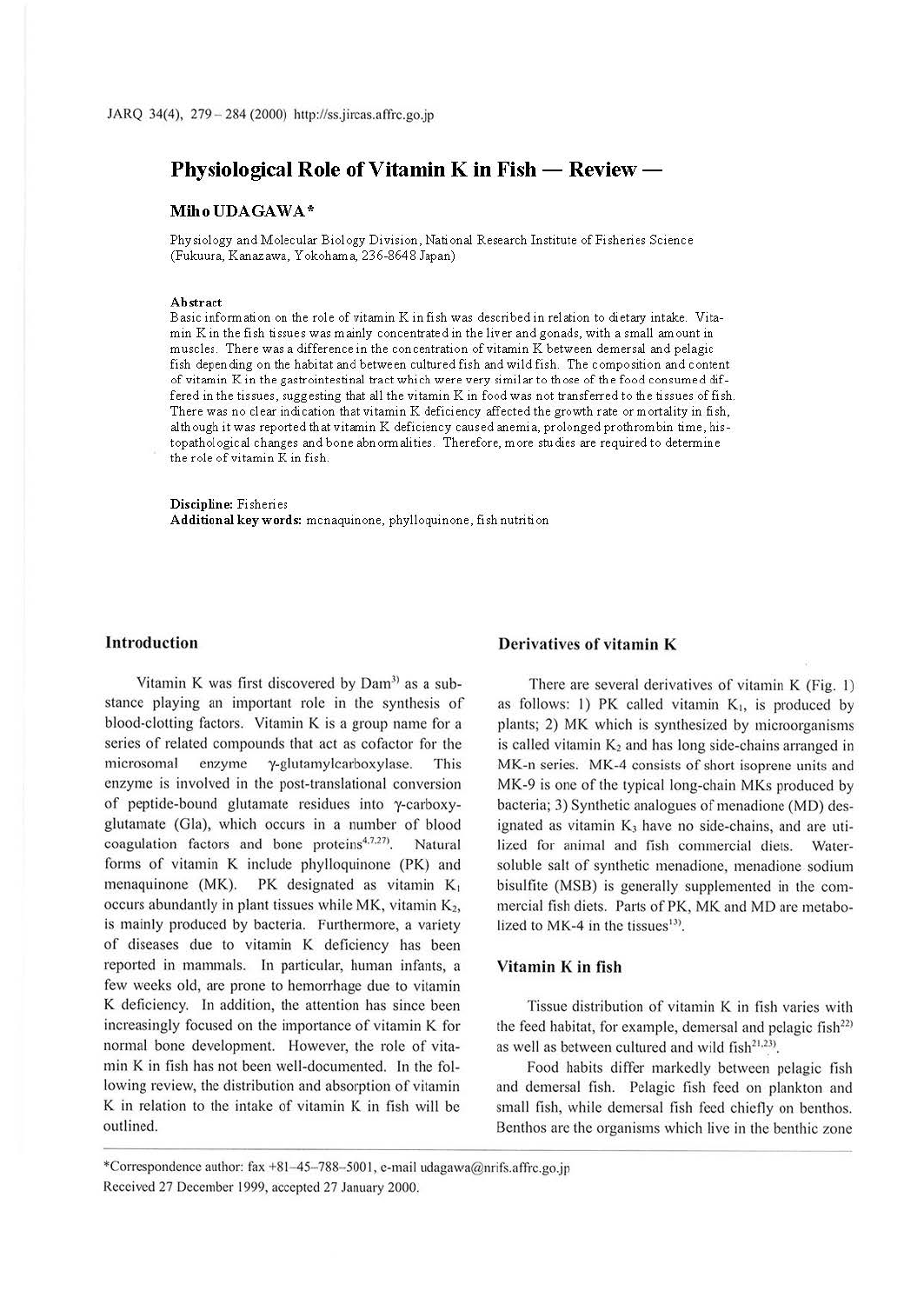

Phylloquinone  $(K_1)$ 



Menaquinone-n  $(K_2)$ 



Menadione  $(K_3)$ 



of the sea. The PK and MK contents in the pelagic and demersal fish tissues are illustrated in Fig.  $2^{22}$ . None of the samples showed even a trace of MK-9. In mackerel, MK-6 was detected unlike other long-chain MKs. The content of PK was much higher than that of MKs, particularly in the liver where the PK content was as high as 3-4 times that in the heart and kidney. However, only a trace amount of vitamin K was detected in the ordinary and dark muscle tissues. In striking contrast to mackerel, MK-4 appeared to be the major vitamin K in the heart and gonads of saury with a very low level of PK. Furthermore, a negligible amount of vitamin K was present in the liver. The total vitamin K content was, however. much lower than that in mackerel.

In the case of marbled sole, significant amounts of long-chain MKs (MK-6 and 7) were detected together with MK-4 in the heart and kidney. Furthermore, MK-8 was also found in the kidney. On the other hand, in sillago, PK and MK-4 were commonly distributed in various organs, whereas MK-6, 7 and 8 were found only in



Fig. 2. Contents of phylloquinone(PK) and menaquinone(MK)-4, 6, 7, 8, 9 in various tissues of mackerel, saury, marbled sole and sillago

0 . muscle: Ordinary muscle, I). muscle: Dark muscle. Values arc means ± SEM of *5* fish. • Indicates that the values were measured by pooling specimens from *5* fish.

MK-9 was also analyzed, but not detected in all the tissues examined<sup>22)</sup>.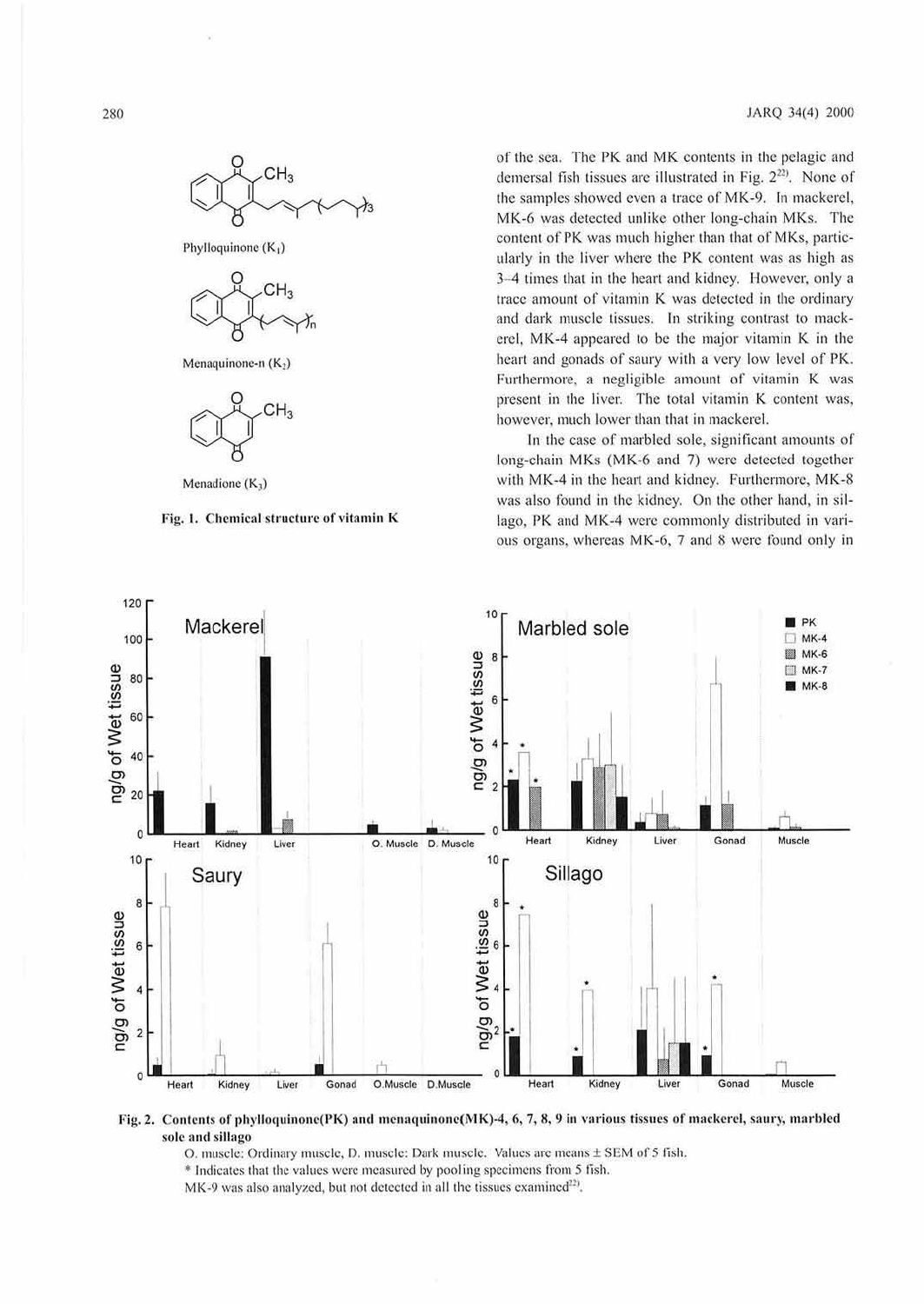

Fig. 3. Contents of phylloquinone and menaquinones in different tissues of wild and cultured ayu

Values are means  $\pm$  SEM of 5 fish (cultured fish) and 10 fish (wild fish). MK-9 was not detected in all the tissues examined<sup>23)</sup>.

the liver. In both marbled sole and sillago, the PK level was higher than that of saury on the whole but very much lower than that of mackerel.

In an another report, it was stated that the PK contents in the scrum, heart, kidney, gonads and liver of wild sardine were much higher than those of cultured sardine, especially in the liver<sup>21)</sup>. MK-4 contents in cultured sardine were significantly higher than those of wild sardine in the serum, heart, kidney, gonads and liver.

In the tissues of wild ayu, PK appeared to be the major form of vitamin K, and MKs were present at very low levels (Fig.  $3)^{23}$ ). Long-chain MKs in different forms were present in the liver, but their quantity was lower than that of PK. Only MK-6 was detected in tissues other than the liver. On the other hand, in the tissues of cultured ayu, the major form of vitamin K was MK-4, while MK-6 was detected only in the heart and kidney. Unlike in the wild ayu, no long-chain MKs were observed in the liver.

## **Contents of consumed feed**

The human vitamin K requirement is assumed to be fulfilled by both dietary PK and bacterially produced

 $MKs<sup>8</sup>$ . Vitamin K concentration in dietary intake by fish has been reported<sup>21-23)</sup>.

The level of PK in the plankton which is assumed to be consumed by wild sardine was almost 30 times higher than that of MK-4. In *Euphausia pacifica*, which is consumed by pelagic fish, the PK and MK levels were low. On the other hand, in *Polychaeta* spp., benthos which is consumed by dcmersal fish, MK-7 was the major vitamin K followed by MK-6 and MK-8, with a trace or negligible amount of *PK.* 

## GI tract contents

As shown in Table 1, the contents of PK and MKs in the gastrointestinal (GI) tract differed markedly among the species. In the GI tract of marbled sole and sillago, large amounts of long-chains MKs were detected. However, in the mackerel and saury, the contents of long-chains MKs were less than 1/100 of those of marbled sole and sillago. The GI tract of mackerel contained large amounts or PK, MK-6 and 7, and that of saury large amounts of MK-4, 6 and 7. However, in the Gl tract of marbled sole and sillago, MK-6 and 7 were the major components and the proportions of PK and MK-4 were very low. The composition of vitamin K was very similar between the stomach and intestine of the same species of fish, and consumed feed composition of vitamin K was similar to that of the GI tract of mackerel and saury except for a low content of PK.

In the ayu, PK is abundant in diatoms. In the GI tract of wild ayu fed with diatoms, the PK content accounted for 60 - 80% of the total vitamin K content. It is, therefore, certain that the PK in the GI tract originated from diatoms in the diet. As for cultured ayu, long-chain MKs were the major form of vitamin K in the GI tract. Because MSB cannot be detected by the same HPLC method, MD could not be detected in the GI tract.

#### Absorption of MKs

In the GI tract, although MK-7 was one of the major vitamin K components in mackerel and sillago, MK-7 was not abundant in the other tissues of these fishes. In the case of mackerel and saury, the GI tract contained a large amount of long-chain MKs while in the tissues, only a small amount of long-chain MKs was detected. ln each group of fish, large quantities of long-chain MKs, which were considered to be of bacterial origin, were detected in the GI tract (Table I). However, only small amounts were found in the tissues (Fig. 2), suggesting that the absorption of long-chain MKs in the tissues of fish is negligible. Further studies are required to con-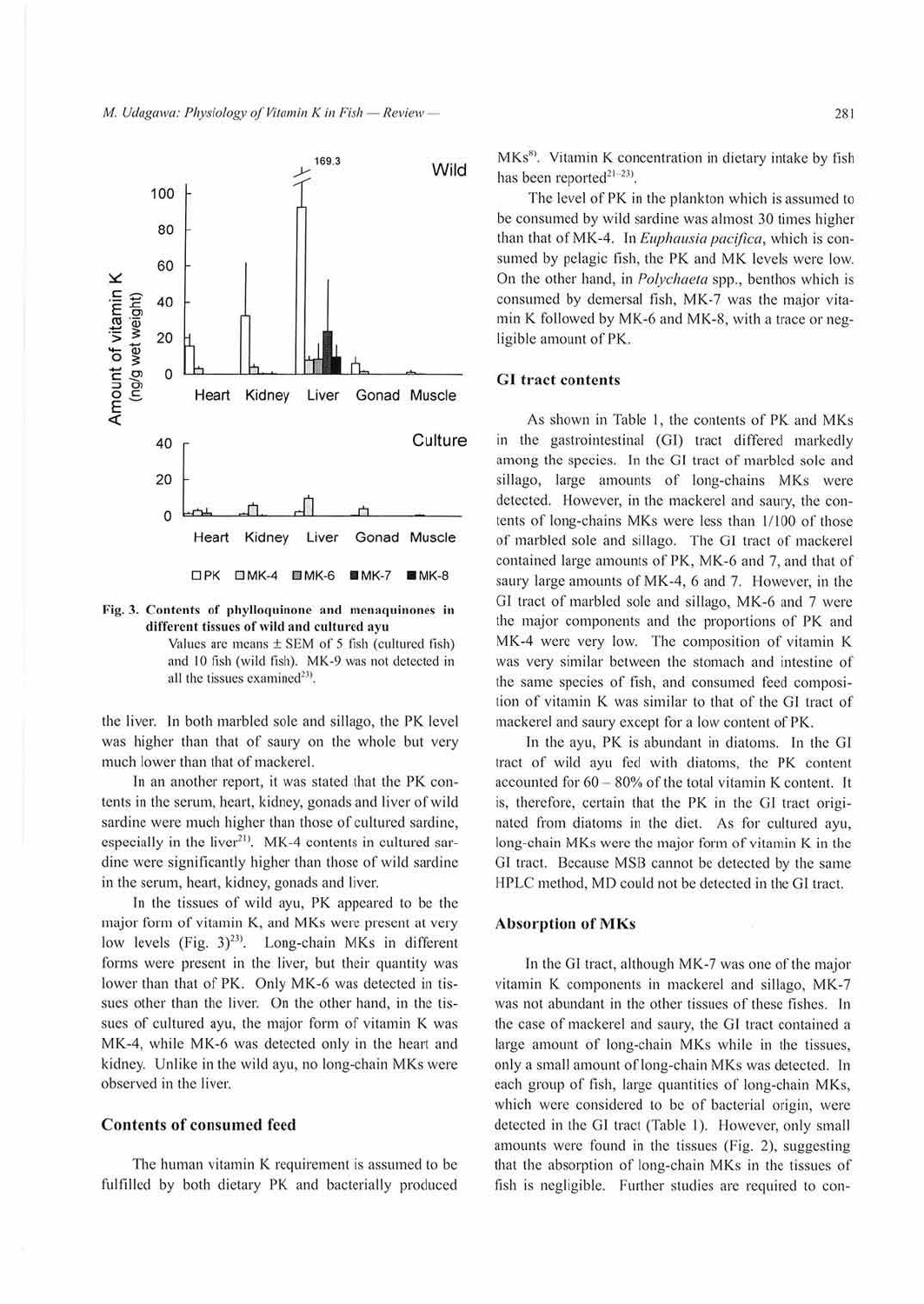firm the existence of MK-producing bacteria in the GI tract and the low utilization of their by-products. Based on this observation, it is likely that MK-producing bacte $ria$  could not be a major source of vitamin  $K$  in the ayu. These findings also suggest that the extent of absorption and/or conversion of vitamin K in the tissues of the ayu vary with the forms of vitamin K. The same results were obtained in the ayu, indicating that all the vitamin  $K$ derivatives in food were not transferred to the tissues **of**  fish and that a selective absorption mechanism may be involved.

## **Tissue-specific accumulation of PK and MKs**

In the liver of the mackerel and sardine, the PK contents were very high, unlike in the tissues of demersal fish or cultured fish. This observation is similar to that in the ayu where in the liver, most of the vitamin K derivatives present were in the form of PK in the wild ayu and MK-4 in the cultured ayu. The quantity of PK in the wild ayu was about 10 times higher than that of MK-4 in the cultured ayu, presumably due to the fact that vitamin K in different forms may be selectively absorbed and deposited in the tissues. Furthermore, the selection and degree of deposition may differ among the species of fish and/or organs. Though the contents of long-chain MKs in the tissues of fish were not as high as those in the GI tract, the kidney and liver contained various forms of long-chain MKs.

The absorption of vitamin K derivatives has not been fully elucidated. Kindberg and Suttie previously determined the rate of hepatic turnover and metabolism of

phylloquinone in rats<sup>9</sup>. Birgit and Suttie<sup>2)</sup> described the turnover of MK-9 in rat liver and compared it with that of PK. However, there are few reports in fish. Grahl-Madsen and Lie<sup>5)</sup> reported that the level of MK-4 in the liver increased with the increase of the dietary MSB level in cod.

It was reported that the absorption of various vitamin K derivatives in fish tissues differed depending on the diets supplemented with such derivatives<sup>25)</sup>. PK-rich diet led to the increase of the PK level in the fish tissues and plasma. On the other hand, diets rich in short and long-chain MKs did not result in high contents of MKs in the plasma, while the content slightly increased in the tissues. These results suggest that PK accumulation in the fish body is higher than that of MKs.

## **Deficiency in vitamin K**

There arc many reports on vitamin K requirements for animals except for fish, and vitamin  $K$  is generally considered to be an essential nutrient for animals. Woodward<sup>29</sup> gave quantitative estimates of dietary requirement of vitamin K for salmonids. Poston<sup>15)</sup> reported that in the brook trout, the blood coagulation time was delayed and the microhematocrit value decreased by vitamin K deficiency, but that the growth rate was not appreciably affected. Kitamura et al.<sup>10</sup> also reported that in the rainbow trout, vitamin K deficiency was only associated with anemia. As for the catfish, no symptoms of vitamin K deficiency were observed<sup>12)</sup>. On the other hand, Taveekijakarn et al.<sup>20)</sup> reported that the mortality level in vitamin K-deficient fish amago salmon

|  |  | Table 1. Contents of phylloquinone (PK) and menaquinones (MKs) in the gastrointestinal tract of fish <sup>22)</sup> |
|--|--|---------------------------------------------------------------------------------------------------------------------|
|  |  |                                                                                                                     |

|              |                     |                     |                                         |                      | (ng/g of wet substance) |                     |
|--------------|---------------------|---------------------|-----------------------------------------|----------------------|-------------------------|---------------------|
|              | PK (%)              | $MK-4 (%)$          | $MK-6(%)$                               | $MK-7(%)$            | $MK-8(%)$               | $MK-9(%)$           |
| Mackerel     |                     |                     |                                         |                      |                         |                     |
| Stomach      | $3.97 \pm 2.04(32)$ | $1.29 \pm 0.26(10)$ | $3.83\pm0.87(31)$                       | $3.28 \pm 2.31(27)$  | N.D.                    | N.D.                |
| Intestine    | $2.01 \pm 0.98(34)$ | $0.24 \pm 0.03$ (4) | $2.37 \pm 1.05(40)$                     | $1.07 \pm 0.24(18)$  | $0.18\pm0.28(3)$        | N.D.                |
| Saury        |                     |                     |                                         |                      |                         |                     |
| Stomach      | $0.74 \pm 0.65(10)$ | $2.62 \pm 1.49(35)$ | $2.11 \pm 2.04(28)$                     | $1.96 \pm 1.53(26)$  | N.D.                    | N.D.                |
| Intestine    | $2.48\pm0.69(13)$   | $5.79 \pm 1.03(29)$ | $5.61 \pm 2.05(28)$                     | 5.98±4.23(30)        | N.D.                    | N.D.                |
| Marbled sole |                     |                     |                                         |                      |                         |                     |
| Stomach      | $54.8 \pm 50.8$ (6) | $20.3 \pm 15.1$     | $(2)$ 228<br>$\pm 343(24)$              | $408 \pm 582$ (44)   | $\pm 143(17)$<br>160    | $62.7\pm 67.0(7)$   |
| Intestine    | $12.6 \pm 11.7(4)$  | $4.76 \pm 2.72(2)$  | $95.1 \pm 164(30)$                      | $159 \pm 279$ (49)   | $39.1 \pm 54.0(12)$     | $13.7 \pm 23.8$ (4) |
| Sillago      |                     |                     |                                         |                      |                         |                     |
| Stomach      | $9.82 \pm 11.8$ (6) | $6.34\pm3.66(4)$    | $67.5 \pm 103$                          | $(43)$ 53.5±66.7(34) | $14.6 \pm 14.6(9)$      | $3.98 \pm 5.97(3)$  |
| Intestine    | $19.9 \pm 21.9(8)$  | $10.0 \pm 5.37(4)$  | $75.1 \pm 89.0(28)$ 94.1 $\pm$ 54.4(36) |                      | $47.2 \pm 48.4(18)$     | $18.4 \pm 25.8(7)$  |

Values are means ±SEM of 5 fish.

(%): Percentage of each vitamin K to total vitamin K volume.

N.D.: not detected.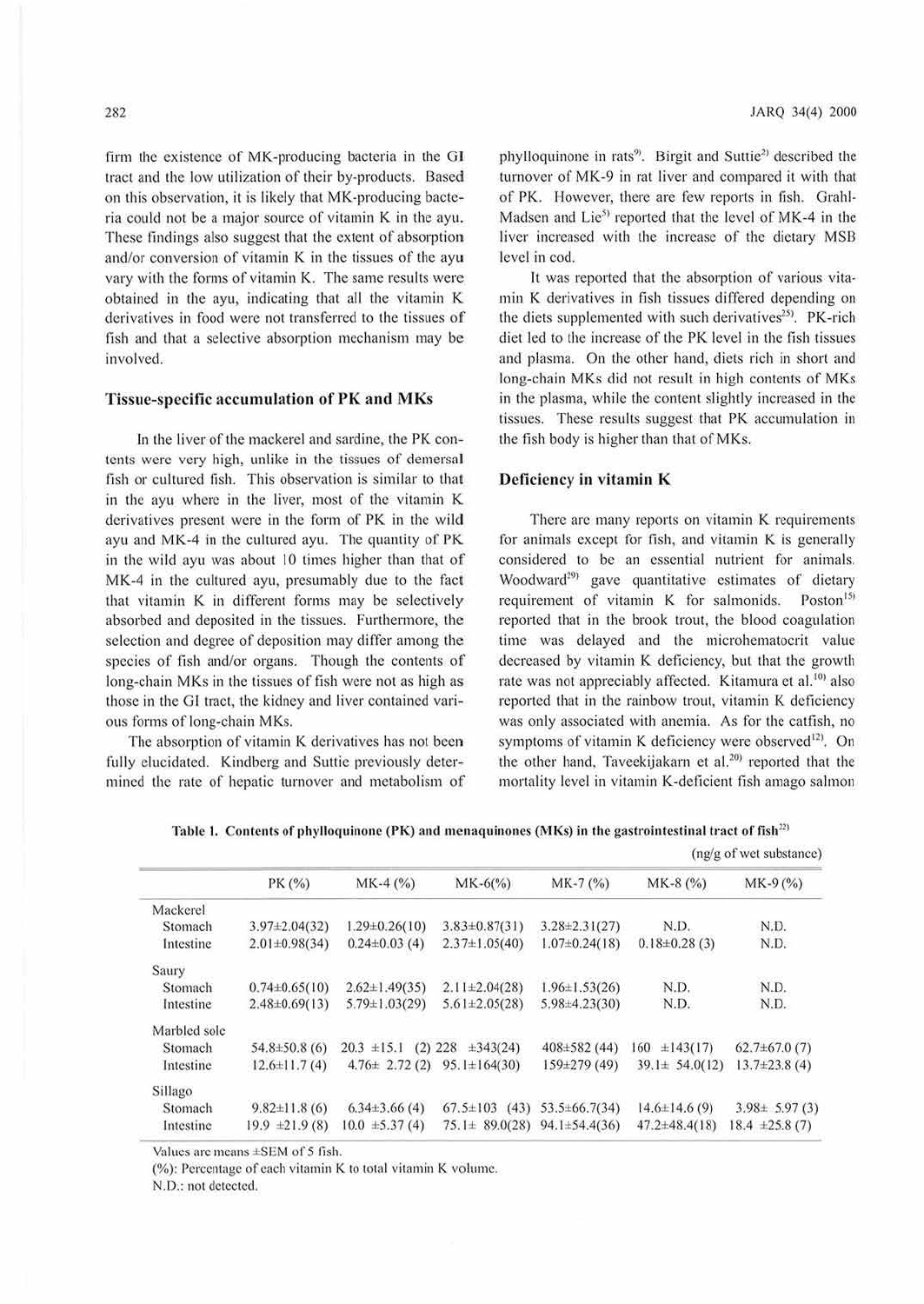reached 50% and histopathological changes were detected.

It was also reported that fish during the spawning season was affected by a deficiency in vitamin  $K<sup>24</sup>$ . This report describes the experimental results of the changes in the vitamin K content in different organs of the mummichog, Fundulus heteroclitus, fed with a vitamin Ksupplemented or deficient diet for 11 weeks. None of the male or female fish which were fed with a diet supplemented with MSB died. ln contrast, most of the male fish died during the experiment, while female fish seldom died. Because a large number of immature erythrocytes were observed, it was assumed that in the female fish hematopenia and/or hematopoiesis had been affected by a deficiency in vitamin K. However, larval mortality was not affected by vitamin K deficiency. These results suggest that vitamin K intake is necessary for the mummichog, particularly the male fish during the spawning season even though the fish can continue to grow without any vitamin K supplement.

#### **Effect on normal bone development**

Biological function of vitamin K had been limited to the role of cofactor in blood coagulation. Recently, the important role of vitamin  $K$  in normal bone development has been revealed in mammals<sup>28)</sup>. Residue-specific carboxylation of proteins is one of the functions of vitamin K and calcium-binding proteins such as osteocalcin and matrix-Gia protein also require vitamin **K** for their carboxylation. Thus, the importance of vitamin K in mammalian bone development has attracted the interest of many researchers<sup>11,17</sup>, while the participation of vitamin K in fish bone development has not been investigated. The report described that diets without vitamin K caused an apparently higher incidence of bone abnormalities in the mummichog, *Fundulus heteroclitus*, than diets supplemented with MSB or phylloquinone<sup>26)</sup>. These results clearly indicate that vitamin K is necessary for normal bone development in the mummichog as in the case of mammals.

#### **Conclusion**

The quantity of vilamin **K** required in fish is still unknown. There has been a growing interest in the possible involvement of higher intake of vitamin **K** in normal bone development in mammals<sup>1,17,28</sup> as well as in fish. It has been recognized that vitamin K supply may be suboptimal for bone but sufficient to maintain normal growth or reduce mortality. However, it has been reported that mcnadione and its analogues are toxic lo

certain animals (mice, rats, horses and humans) and cause abnormalities in the liver, kidneys and lungs, as well as hemorrhage, hemolytic anemia and other physiological abnormalities<sup>14,16,18,19</sup>). Grisdale<sup>6)</sup> reported that the use of MSB in salmonid diets may not be optimal in relation to fish growth and health. The low availability of MK from bacterial origin or MSB compared with that of PK will have to be examined carefully if possible levels of supplementation are considered.

## **References**

- t) Binkley, N. C. & Suttie, J. W. (1995): Vitamin K nutrition and osteoporosis. *J. N1111:,* **125,** 1812- 182 I.
- 2) Birgil, H. W. & Suttie, J. W. (1992) : Comparative metabolism of phylloquinonc and mcnaquinone-9 in rat liver. *J. Nutr.*, 122, 953-958.
- 3) Dam, H. (1935) : The antihacmorrhagic vitamin of the chick. Biochemistry, 29, 1273-1285.
- 4) Furie, B. & Furie, B. C. (1988): The molecular basis of blood coagulation. *Cell,* 53, *505- 5* I 8.
- 5) Grahl-Madsen, E. & Lie, 0. (1997) : Effect of different levels of vitamin K in diets for cod *(Gadus morhun). Aquaculture*, **151**, 269-274.
- 6) Grisdale-Hclland. B., Helland, S. J. & Asgard, T. (199 1): Problems associated with the present use of menadione sodium bisulfite and vitamin A in diets for Atlantic salmon. *Aquaculture*, 92, 351-358.
- 7) Hauschka, P. V. et al. (1989) : Osteocalcin and matrix Gia protein; Vitamin K dependent proteins in bone. *Phys. Rev.*, 69, 990-1047.
- 8) lchihashi, T. ct al. ( 1992) : Colonic absorption of menaquinone-4 and menaquinone-9 in rats. *J. Nutr.*, 122, 506-512.
- 9) Kindberg, C. G. & Sutlie, J. W. (1989) : Effect of various intakes of phylloquinonc on signs of vitamin K deficiency and serum and liver phylloquinone concentrations in the rat. *J. Nutr.*, **119**, **175-180**.
- 10) Kitamura, S. et al. (1967) : Studies on vitamin requirements of rainbow trout-II. The deficiency symptoms of fourteen kinds of vitamin. *Nippon Suisan Gakkaishi*, 33, 1120-1125 [In Japanese with English summary].
- l I) Kohlmeier, M. et al. ( 1996) : Transport of vitamin K to bone in humans. *J. Nutr.*, 126, 1192S-1196S.
- 12) Murai, T. & Andrews, J. W. ( 1977) : Vitamin K and anticoagulant relationships in catfish diets. *Nippon Suisan Gakkaishi,* 43, 785- 794.
- 13) Nestor, K. E. & Conrad, H. R. (1990) : Metabolism of vitamin K and influence on prothrombin time in milk-fed preruminant calves. *J. Dairy Sci.*, 73, 3291-3296.
- 14) Owens, C. A. Jr. (1971) : Vitamin K group. XI. Pharmacology and toxicology.  $In$  The Vitamins; Chemistry, Physiology, Pathology. Methods, Vol. 3. eds. Scbrcll, W. H. & Harris, R. S., Academic Press, New York, NY, 492- 509.
- 15) Poston, H. A. (1964) : Effect of dietary vitamin K and sulfaguanidine on blood coagulation time, microhematocrit, and growth of immature brook trout. *Prog. Fis!t-Cult.,* **26,** 59- 64.